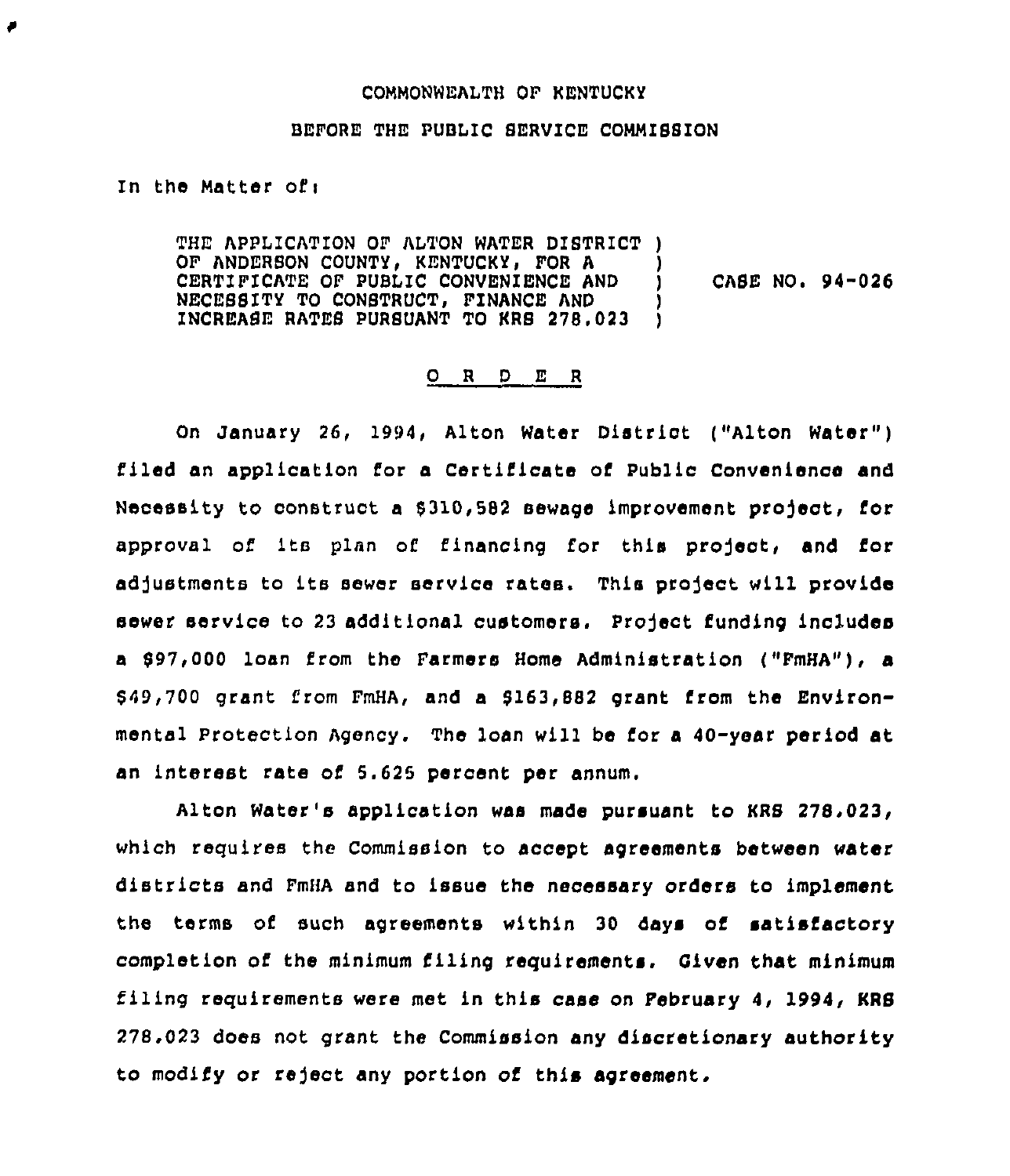IT IS THEREFORE ORDERED that:

1. Alton Water is hereby granted a Certificate of Public Convenience and Necessity for the proposed construction project.

2. Alton Water's proposed plan of financing with FmHA is accepted.

3. Alton Water shall file a copy of the "as-built" drawings and a certified statement that the construction has been satisfactorily completed in accordance with the contract plans and specifications within 60 days of the substantial completion of the construction certificated herein.

 $4.$ The rates set out in Appendix A, which is attached hereto and incorporated herein, are the rates approved for service rendered on and after the date of this Order.

5. Alton Water shall submit its revised tariff setting out the rates in Appendix A within 30 days of the date of this Order.

Nothing contained herein shall be deemed a warranty of the Commonwealth of Kentucky, or any agency thereof, of the financing herein accepted.

Done at Frankfort, Kentucky, this 22nd day of February, 1994.

PUBLIC SERVICE COMMISSION

oner

ATTEST:

**Executive Director**